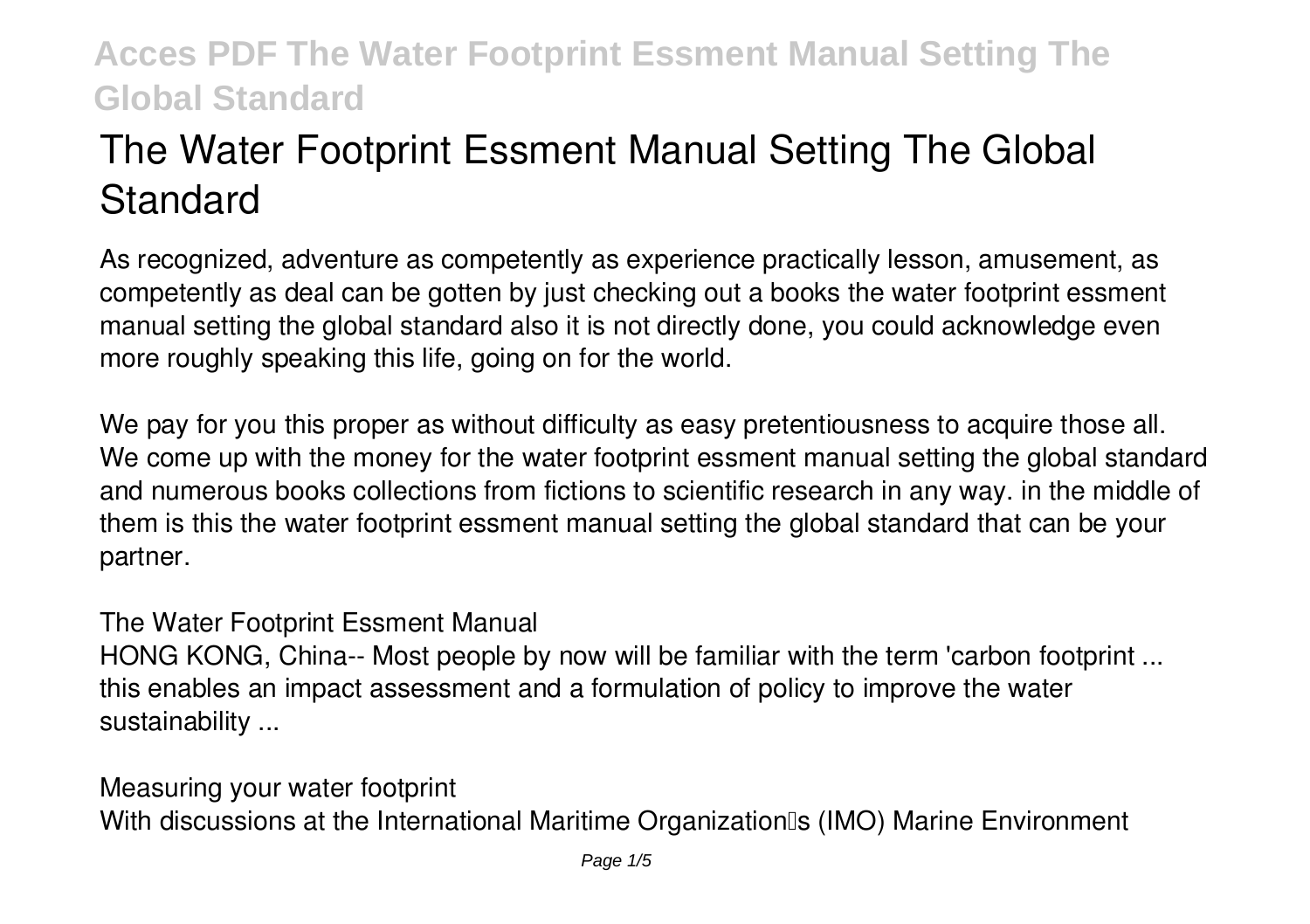Protection Committee (MEPC) meeting (held 10 to 17 June 2021) on sea-based sources of marine plastic delayed ...

**BIMCO launches initiatives to address shipping's plastic footprint** But creating a circular business model is challenging, and taking the wrong approach can be expensive. Consider the case of Interface, an Atlanta-based commercial flooring company. In the 1990s its ...

**The Circular Business Model**

A focus on climate change will do little to advance military readiness or stabilize places such as the Sahel, where poor governance damages the environment.

**No, Joe Biden, Climate Change Is Not the Greatest Threat Facing America's Military** Royal DSM, a global science-based company active in Nutrition, Health and Sustainable Living, has launched Sustell<sup>[</sup> ↓ a first-of-its-kind intelligent sustainability service that delivers accurate, sim ...

**DSM launches Sustell** to drive improvements in the environmental footprint and profitability of **animal protein production**

The Acoustic Felt is a sound absorber made from 100% traceable, upcycled textile waste brought to market by award-winning design studio Form Us With Love and their venture BAUX.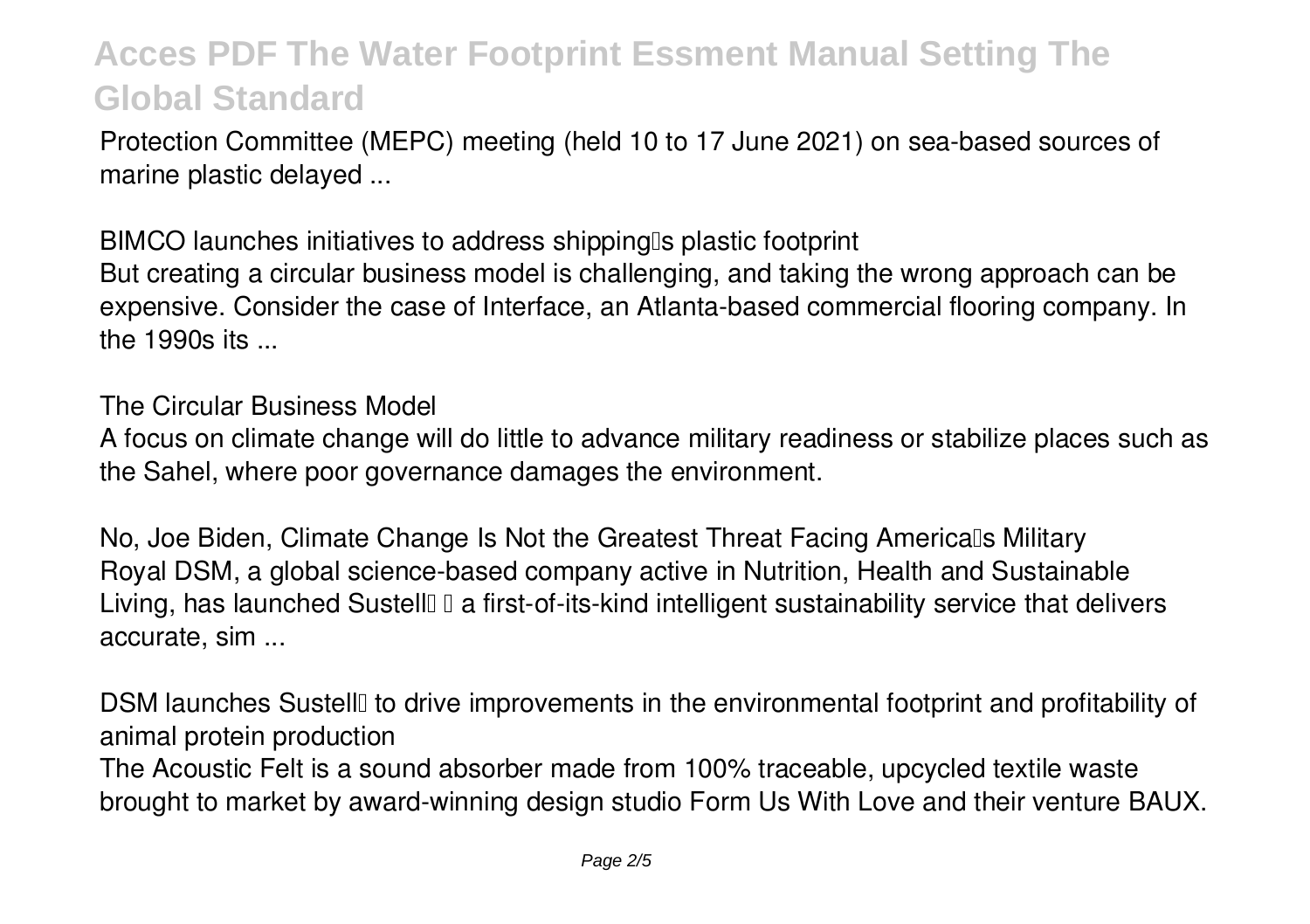From Textile Waste To Sound Insulation II The Acoustic Felt Made From Recycled Polyester The Higg PM is one of five tools in the Higg Index suite of tools developed by the SAC for the standardized measurement of value chain sustainability. There are two product-specific tools in the suite ...

**Completed Product Module Tool Marks A Major Milestone For The Higg Index, Delivering A...** Facing an unprecedented drought, Southern Oregon University is rethinking its campus irrigation system that uses almost a half-million gallons of water a day during the summer. The university is ...

**SOU grapples with water shortage**

Oil company BP is planning to drill for gas on the edge of the worldlls largest cold-water coral reef, despite risks of biodiversity loss and global warming. The British company is targeting an area ...

**BP To Drill For Gas On The Edge Of World's Largest Cold-Water Coral Reef** EPDs are the international gold standard for determining a product's carbon footprint. One could think ... resources use such as water, sustainability, energy used for its production, and, as ...

**Chris Craiker, The Architex Angle: Carbon is not our enemy; EPDs could help measure our carbon footprint**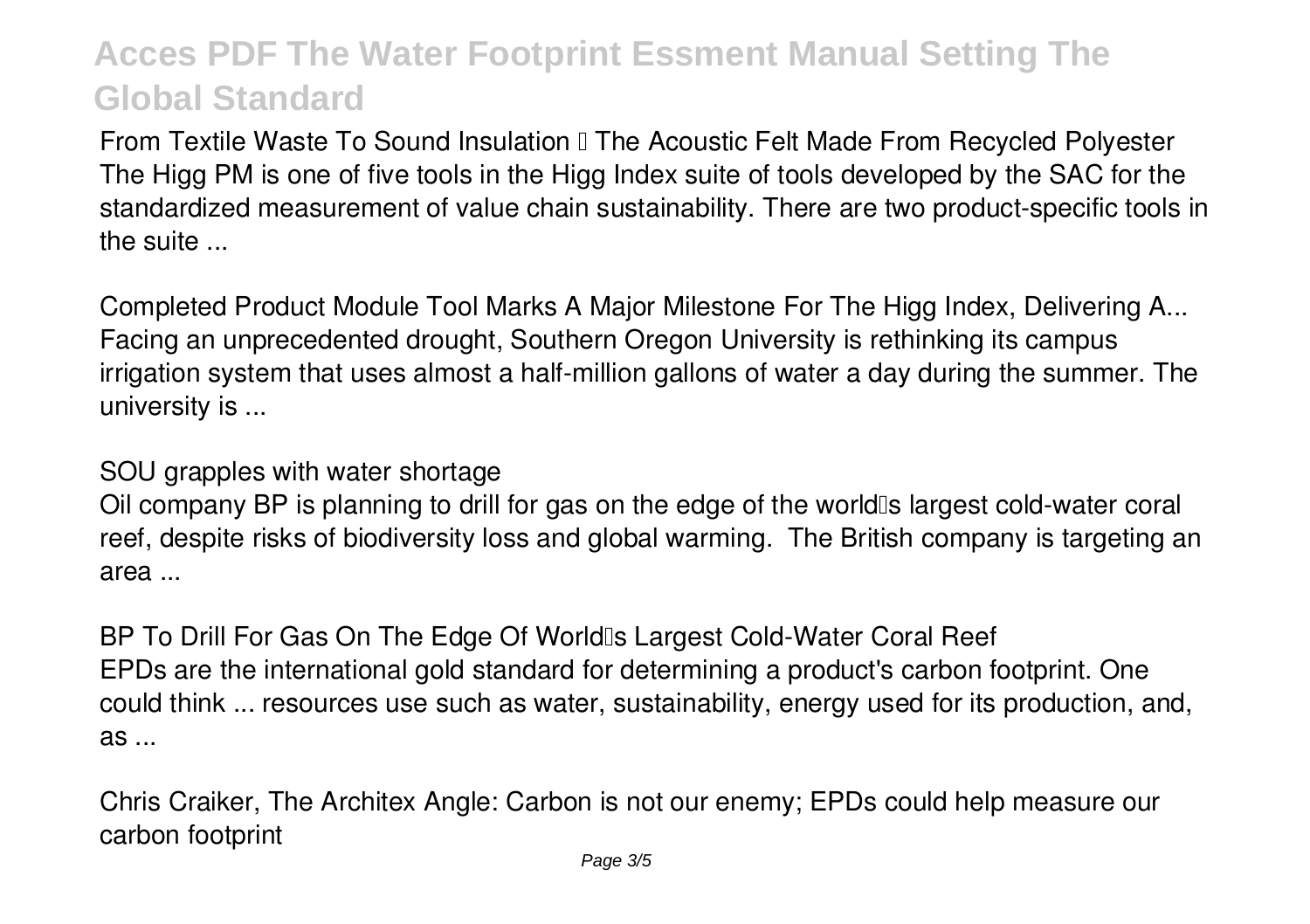Three Roots Capital receives \$1.8M from U.S. Department of the Treasury to provide access to capital in economically distressed communities KNOXVILLE, TENN. (June 18, 2021) I This week, ...

**Knoxville Biz Ticker: Three Roots Capital receives \$1.8M from U.S. Department of the Treasury to provide access to capital in communities** These digital passports have the capacity to update in real-time as impact reporting evolves on a garment is carbon and water footprint ... study and Life Cycle Assessment has revealed that ...

Carbon Labels, Digital Passports And Traceability Tags II Clothing Labels<sup>I</sup> New Normal The water intake treatment area<sup>[1]</sup> (Wita) redesign has a materially smaller onshore and offshore footprint ... adds to the miner is recent assessment of the use of both solar and wind energy ...

**Danakali to use filtered sea water at Colluli potash mine**

Blonkless environmental footprint technology then produces a life cycle assessment of the farm, an analysis of the environmental impact of rearing an animal from inception to when it exits the ...

**A new climate calculator for livestock aims to help ranchers reduce emissions** Check out our full list of the best coffee machines for more top picks For their moderately Page 4/5